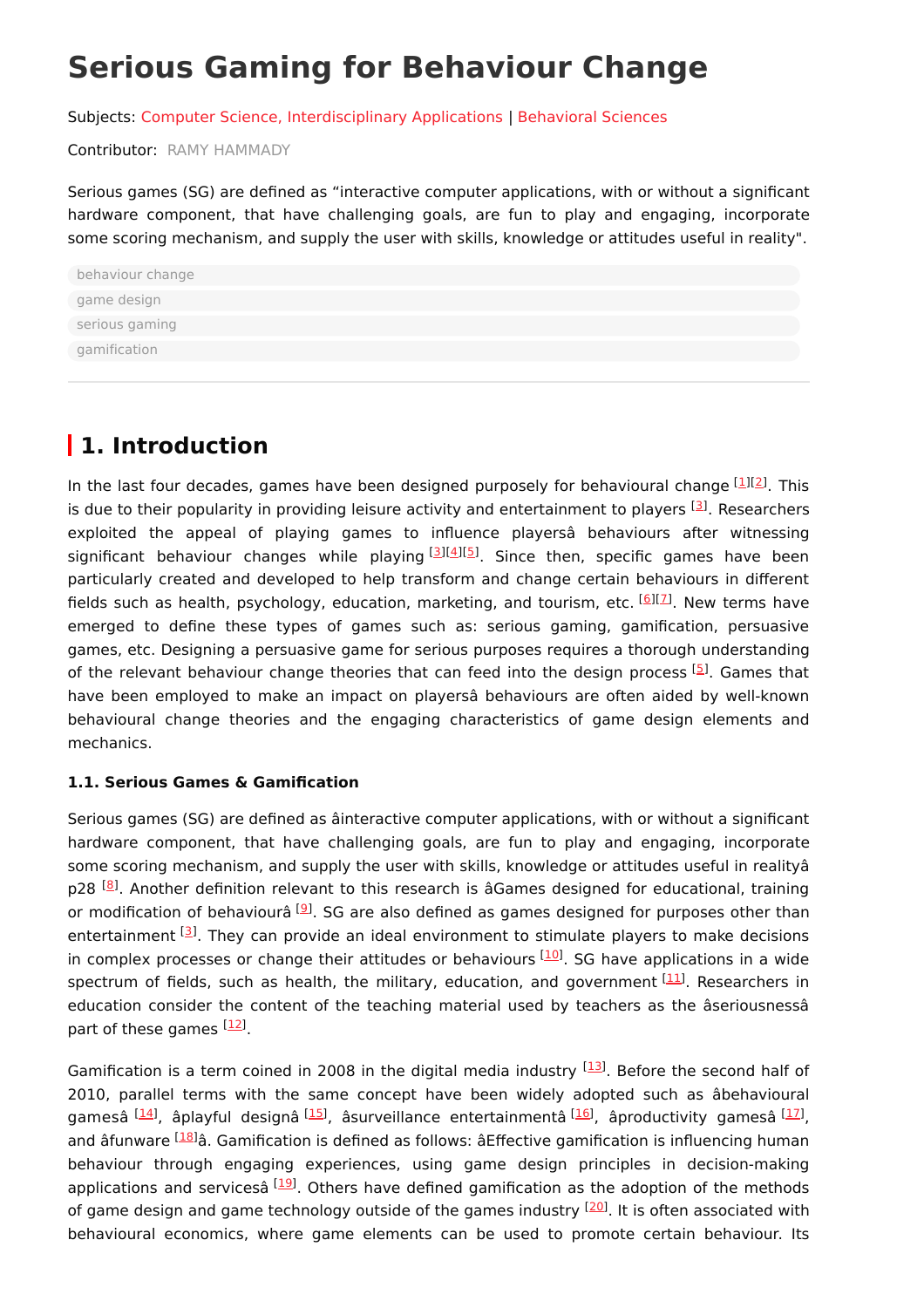application has spread rapidly in technology and health domains.

Though both terms, gamification and serious games, have been frequently used together in many studies, they are different approaches in terms of the way they work. Gamification blends the game mechanics with traditional activities, e.g., learning, physical activity, etc. [\[21](#page-6-17)]. However, serious games follow the typical game structure but also aim to achieve the goal that the game is built for, such as changing attitudes or behaviours. Serious games are entertaining, fun, and interactive even after aligning these games with the mission of achieving the goal needed  $^{[22]}$  $^{[22]}$  $^{[22]}$ . While gamification involves the structure of a gamified traditional method, serious games can exist independently <sup>[[23](#page-7-0)]</sup>. A very comprehensive study concluded that the differences between the two terms are that serious games include all game elements but to varying degrees, while gamification can involve an extraction and the application of a particular game element to a non-game process <sup>[[24\]](#page-7-1)</sup>. Here also criticised considering both terms as complementary approaches, even if they yielded the same game elements, as they applied them differently.

#### **1.2. Definition of Behaviour Change Games**

Behaviour Change Games (BCG) form a subset of serious games, which were designed in order to support attitude and change behaviours, as stated by Boyle and Connolly <sup>[[3](#page-5-2)]</sup>. BCG have the same nature as what are often called persuasive games [[25](#page-7-2)]. Persuasive technology is defined as âan interactive product designed to change attitudes or behaviours by making desired outcomes easier to achieveâ [[26\]](#page-7-3). Naturally, video games are used to implement persuasive strategies by utilising the power of mechanics and elements of the game design; for instance, self-monitoring, which can allow people to monitor themselves; conditioning, which offers rewards based on the performance of particular behaviour; and tunnelling, which is about leading players through a prearranged sequence of actions to either encourage or discourage particular behaviour  $^{[27]}$  $^{[27]}$  $^{[27]}$ . Persuasive games have applications in many fields, such as health games, political and social games, and advertising games aiming to change behaviour regarding certain issues, such as encouraging recycling, discouraging smoking, or increasing voting [\[25](#page-7-2)]. Considering the significance of these types of games, this focused on BCG that have been produced in different areas.

#### **1.3. Game Design Elements and Behaviour Change**

Werbach and Hunter <sup>[\[28\]](#page-7-5)</sup> categorised game features into Mechanics and Components. Bharathi and Singh <sup>[[29](#page-7-6)]</sup> listed game design features, which are relevant to Mechanics, e.g., challenges, feedback, and rewards; and Components, e.g., achievements, avatars, badges, leaderboards, levels, points, and social graphs, as well as latent game design features.

Alike entertainment games, serious games have generic components and game elements, which are replicated and used in different titles [\[30](#page-7-7)]. However, the usage of these elements is for scaffolding purposes, and not as they are normally used in entertainment games <a>[\[31](#page-7-8)]</a>. Generally, features and mechanics in SGs have not yet been characterised and defined due to their complex nature compared with entertainment games <a>[[30](#page-7-7)]</a>. To be more focused on behaviour change games or persuasive games, game design elements and mechanics vary based on the type of gamified application and the desired outcome, i.e., whether they are built for learning purposes, health behaviours, or fitness purposes.

For instance, in health applications, the game design incorporates several strategies, such as monitoring, harmony, group opinion, and dis-establishing <sup>[[32\]](#page-7-9)</sup>. In fitness applications, game design has been used to encourage playersâ long-term engagement through social interaction. Therefore, different elements and mechanics such as social play, micro goals, fair play, and marginal challenge are often employed [[33](#page-7-10)].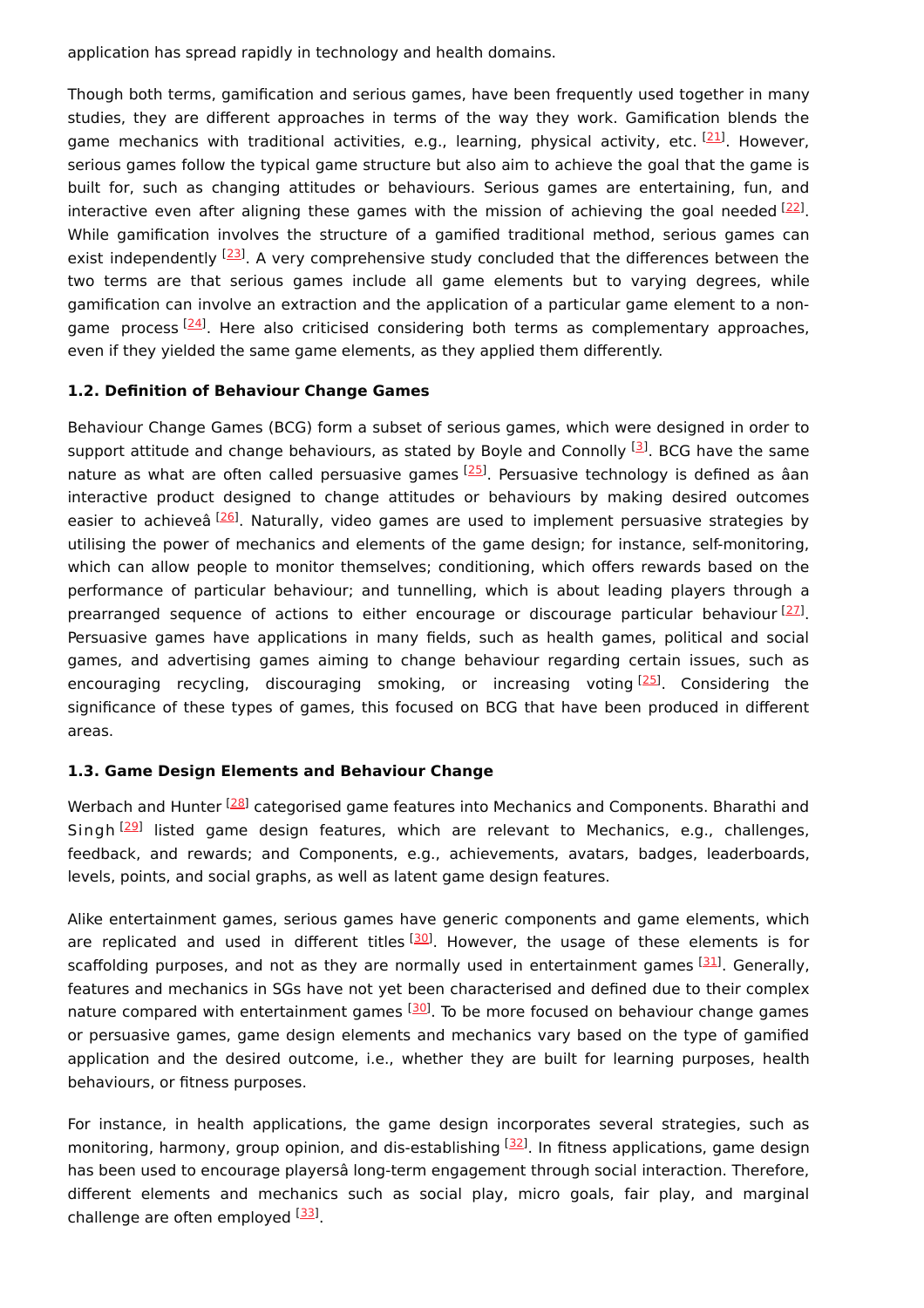#### **1.4. Behaviour Change Theories and Effective Game Design**

Various persuasive games or BCGs from different fields are informed by the theories of behaviour change in the process of game design, such as health games  $^{[5]}$  $^{[5]}$  $^{[5]}$  and exergames  $^{[34]}$  $^{[34]}$  $^{[34]}$ . There is a relationship between the theories of behaviour change and the choice of game elements that should be embedded in BCGs.

Behaviour change through games often relies on Social Cognitive Theory (SCT) and the Elaboration Likelihood Model (ELM), comprising four main steps that demonstrate information processing, i.e., attention, retention, production, and motivation<sup>[\[5](#page-6-1)]</sup>. The first two phases are relevant to the learning process, and the second two are relevant to performance [\[35](#page-7-12)].

The Theory of Planned Behaviour (TPB) is one of the most frequently cited theories for predicting human social behaviour<sup>[[36](#page-7-13)][\[37\]](#page-7-14)</sup>. It was adopted to design games to influence the publicâs behavioural intention to play online games <a>[[38](#page-7-15)]</a>. Social-participation theory relies on involving a large group of people in an activity, and it has been used to inspire persuasive technology and game design processes [[39\]](#page-7-16).

Flow theory  $[40]$  $[40]$  $[40]$  has been used to improve interactive experience and video game design  $[41]$  $[41]$ . When the difficulty level of a task is balanced with competency, individuals can be more focused on achieving goals and more immersed in an activity, with a feeling of pure pleasure and enjoyment, without the need for external rewards [\[42](#page-8-1)]. Flow theory has also been used to drive behavioural change in games, and it is considered a natural foundation of games, especially educational games <a>[\[43](#page-8-2)]</a>.

### **2. Serious Gaming for Behaviour Change**

#### **2.1 Game Features**

#### **2.1.1 Health**

âChallengesâ was the most common game feature in health studies; this feature taps into playersâ tendency to accept challenges in order to onboard and engage, as this behaviour can motivate players to complete the game <sup>[[44](#page-8-3)]</sup>. Various health studies employ games that apply challenge mechanics that influence players to do or stop certain habits when they play together  $\frac{[45]}{[45]}$  $\frac{[45]}{[45]}$  $\frac{[45]}{[45]}$ . Challenges are also essential in exergames to encourage players to improve their skills and not lose the momentum and flow of the activity <sup>[\[46](#page-8-5)]</sup>.

The existence of âRewardsâ is a natural result of the challenge element in health games. Therefore, the element of rewards was the second most common in health games, which is due to it being usually applied in a gamification strategy to encourage individuals to complete the required tasks [[47](#page-8-6)]. Rewards also motivate players to progress and to achieve the objectives of medical games in multiple stages <sup>[\[48](#page-8-7)]</sup>. Ref. <sup>[\[49\]](#page-8-8)</sup> found that using rewards produces a sense of achievement for players.

Outcomes from challenges are often visualised as feedback through âPoints/Scoringâ, which was the third most common feature in health studies. The adoption of points and scoring in medical applications allows for the identification of problematic areas based on the challenges and scenarios the children engage with within the game, which, subsequently, allows doctors to identify issues faced by children after cancer treatment [[50\]](#page-8-9). Studies using this feature have also shown a positive impact on stopping unhealthy attitudes as an outcome of engaging with mobile games [[51\]](#page-8-10), as they can be accompanied by challenges mechanics in order to be used for different measures, e.g., they can be part of a feedback loop to inform players of where they are in the game.

[52]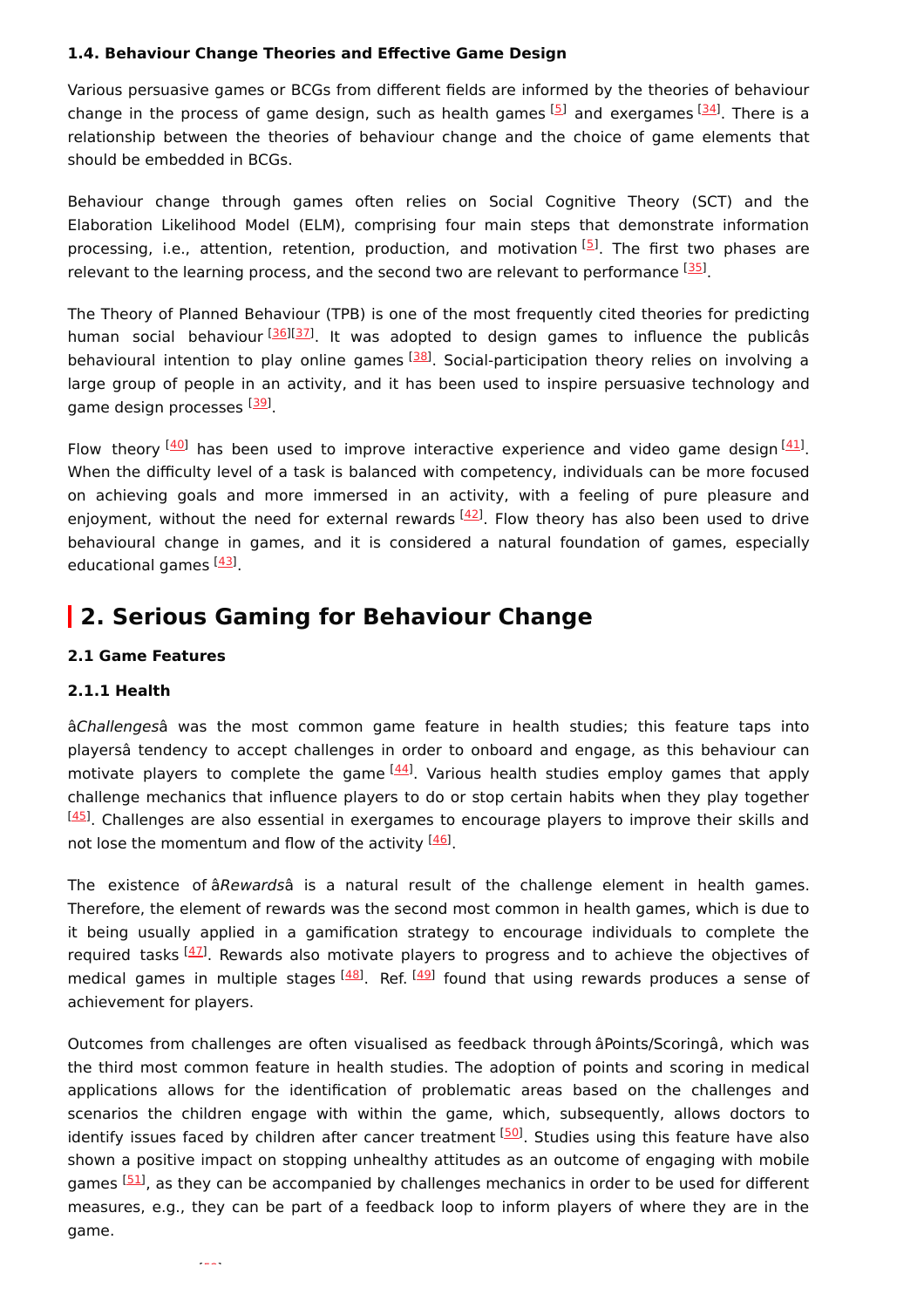Rani and Sarkar<sup> [\[52](#page-8-11)]</sup> proved through their framework that real-time feedback can maintain the optimum challenge in games. Therefore, âFeedbackâ is a significant feature, which was ranked fourth most common in health games/gamified systems. Feedback has been utilised in health games in the process of behaviour assessment for the sake of enhancing engagement and comprehension, leading to changes in playersâ behaviour [\[53\]](#page-8-12).

âLevelsâ represents the continuity of the challenge concept in a game, with every new game level marking a new challenge <sup>[\[54](#page-8-13)]</sup>. Levels were noted to be the fifth most used feature in health studies. Levels have contributed to health game design to scaffold the development of mental health literacy in young people, where each playerâs skill level is shared with other players to boost the gameâs appeal by fostering a sense of competition [\[55](#page-8-14)].

The sharing of playersâ statistics often encourages âCompetitionâ, which has been considered a key element that promotes an entertaining experience for players [[56](#page-8-15)]. Being the seventh most used in health games, competition is not entirely important for encouraging engagement in health games. However, this element plays a role in maintaining playersâ interactions during the process towards nurturing and changing behaviours and attitudes. Competition in health games often takes the form of team competitions, which also promotes collaboration, where players cooperate to ensure their team is winning [[57](#page-8-16)].

It is interesting to note that a sense of control through customisability is also important, such as the use of characters controlled by players, which can influence engagement in the game-playing experience <sup>[[58\]](#page-9-0)</sup>. So, considering engagement is a significant factor in changing behaviours <sup>[[59](#page-9-1)]</sup>, the âAvatarsâ element was the sixth most popular in health studies. Avatars used in gamified health applications have played a significant role in helping children choose healthier food [\[60](#page-9-2)].

Generally, designing games/gamified systems for health studies requires a clear understanding of the aims and objectives of the impact needed. The BCG design for healthy purposes should be composed collectively from several game elements that have shown significant results in changing behaviours. The results, particularly for the health studies samples, showed the priority of involving the challenge element and several ways of rewarding either scores/points, or incentive feedback. Additionally, to engage players within the game for a greater impact, involving competitions between players and/or teams would be effective. Game levels, also part of the challenge concept, and the ability to control avatars, showed a greater influence on player engagement.

#### **2.1.2. Psychology**

In psychology studies that involve BCG, âRewardsâ took the first place. Wang and Sun<sup>[\[61](#page-9-3)]</sup> articulated those rewards can deliver pleasure and satisfaction to players. Rewards also showed a positive influence on adding the enjoyable factor for the players [\[62\]](#page-9-4), which consequently impacts the intrinsic motivation [\[63](#page-9-5)]. A psychological study found that rewards in gamification systems can increase customersâ loyalty to their vendors [\[64](#page-9-6)].

âChallengesâ was the second highest adopted game feature in this domain, shown to increase the progress of a player in a game [[65\]](#page-9-7). It was also demonstrated to increase playersâ effectiveness in mastering a game, which accordingly reflects on the playersâ behaviour [\[66\]](#page-9-8). Studies show that challenges are usually implemented with other game features to identify the nature of the playersâ behaviour [\[67\]](#page-9-9). Other psychology studies embed challenges in their games to investigate playersâ responses to different choices presented in the game [\[68](#page-9-10)].

âPoints/Scoringâ took third place in phycology studies. Scoring as a game mechanic was also shown to have a positive impact on attaining the athlete engagement goals [\[69](#page-9-11)], which is perhaps caused by the competitive nature and scoring provided the familiar feedback for the players.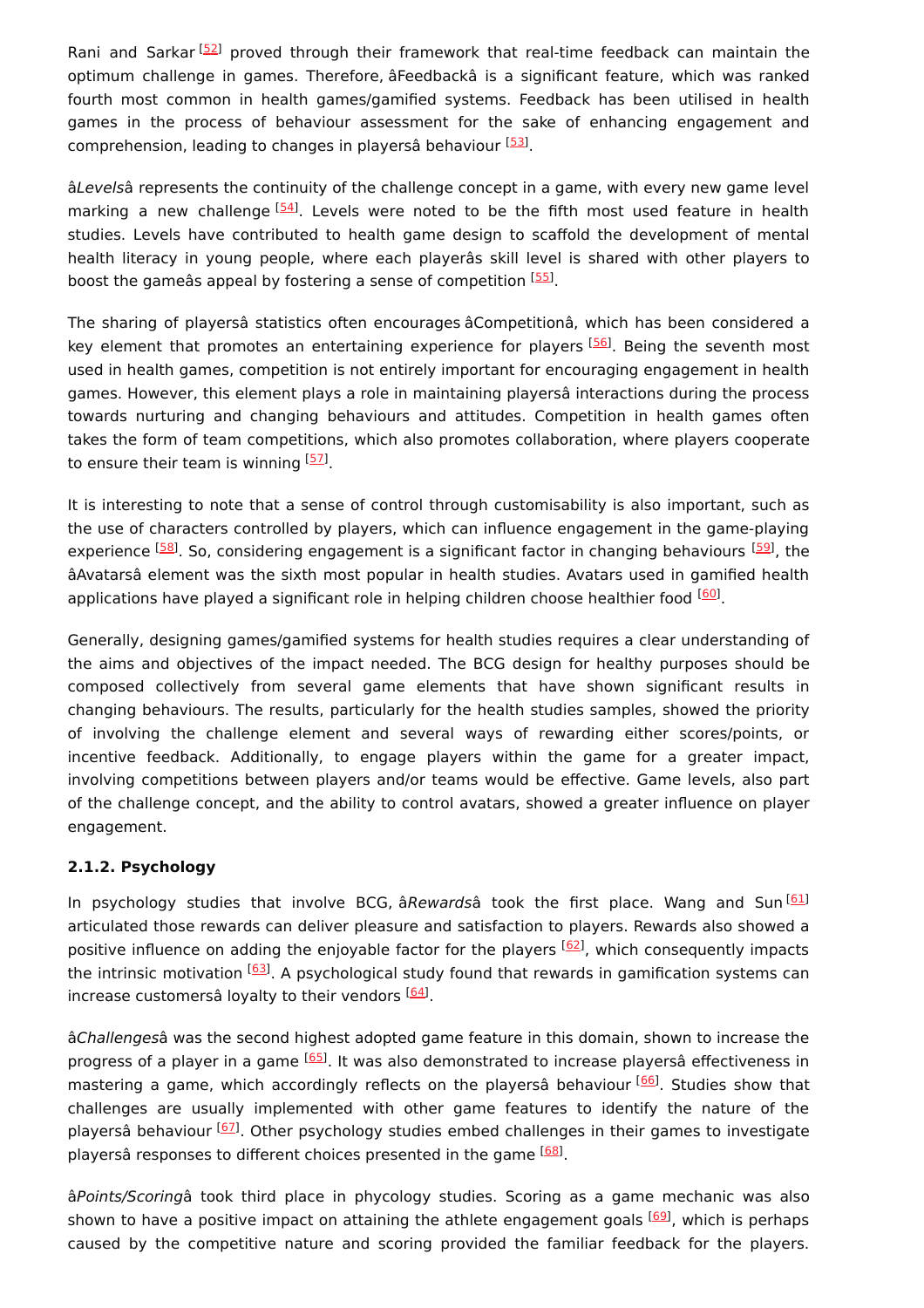âCompetitionâ took third place, as it demonstrated significant contribution to the understanding of a playerâs behaviour and to stimulate players for doing more efforts towards certain behaviours during play <sup>[\[70](#page-9-12)]</sup>. âAvatarsâ took third place as they were adopted for exploring the identity of players <sup>[[71\]](#page-9-13)</sup>.

âFeedbackâ took fifth place. Psychological games prefer the use of feedback as it was found to motivate players to continue playing or to mitigate their poor performance  $[72]$  $[72]$  $[72]$ .

Generally, the reviewed psychology BSG studies often prioritise rewards and incentives, as well as the use of challenges. Points/score and feedback are part of the challenge, feedback, and reward loop. This can be combined with the adoption of avatars and the sense of competition in the game mechanics in order to obtain effective outputs.

#### **2.1.3. Education**

âRewardsâ took first place and was often demonstrated to influence intrinsic motivations when it comes to learning <sup>[[73\]](#page-9-15)</sup>, such as increased or sustained engagement in educational games <sup>[\[74\]](#page-9-16)[[75](#page-10-0)]</sup>.

Education significantly relies on âFeedbackâ [[76\]](#page-10-1); therefore, it took second place in BCG in education studies. Studies have shown that feedback has significant influences on learning effectiveness if learners regularly receive it [\[77](#page-10-2)], which perhaps links to the use of points/scoring and rewards as part of the informative feedback.

âChallengesâ, in third place, was revealed to be slightly less significant in education studies when compared with health and psychology, though this element is still one of the main features in BCG games or gamified education systems for achieving better learning and retention <sup>[\[78](#page-10-3)]</sup>. Challenges also help players stay in the flow towards mastering the game <a>[\[79](#page-10-4)]</a>. As mentioned earlier, challenges can stimulate motivation. For instance, Denis and Jouvelot<sup>[\[80\]](#page-10-5)</sup> suggested that motivation during an educational process can strengthen studentsâ attention. Furthermore, when challenges are presented in a game, the game provides a safe space for training and can meaningfully evaluate the studentâs learning performance <sup>[\[81\]](#page-10-6)</sup>. The previous elements are often part and parcel of the challenge-feedback-reward loop.

âCompetitionâ in an education context can motivate students to learn and change their attitudes drastically [\[82\]](#page-10-7). Therefore, this game element took fourth place in education, as it was shown to increase studentsâ abilities to learn programming skills <sup>[[83\]](#page-10-8)</sup>. âPoints/Scoringâ took fifth place in education studies. Games that use this feature amongst others were also shown to motivate learners to focus on their performance to achieve goals, as they seek higher scores during play <sup>[\[84\]](#page-10-9)</sup>. âLevelsâ was the fifth most used and mentioned in educational BSG studies. Game levels have been utilised for educational purposes as they support the levelling up approach where learners progress through the game from one level of difficulty to the next, which can enhance their engagement in learning<sup>[\[85](#page-10-10)]</sup>. âAvatarsâ were in ninth place in education studies. The adoption of avatars in BCG games was shown to help players achieve learning goals in education games <sup>[<u>86</u>]</sup>.

Designing BCG for an education context emphasises the use of rewards (points/scores) due to its significance and perhaps familiarity in the common education process, followed by the integration of feedback mechanics. Challenges can be integrated into the game and the mechanics of competitions, especially if the game will be played by groups or through role-playing scenarios. Other game elements that would impact engagement in the game include avatars and levels.

#### **2.2. Behaviour Change Theories**

âSelf-Determination Theoryâ was the most commonly used theory in âPsychologyâ and âEducationâ studies, and the second most common theory in âHealthâ studies. This theory was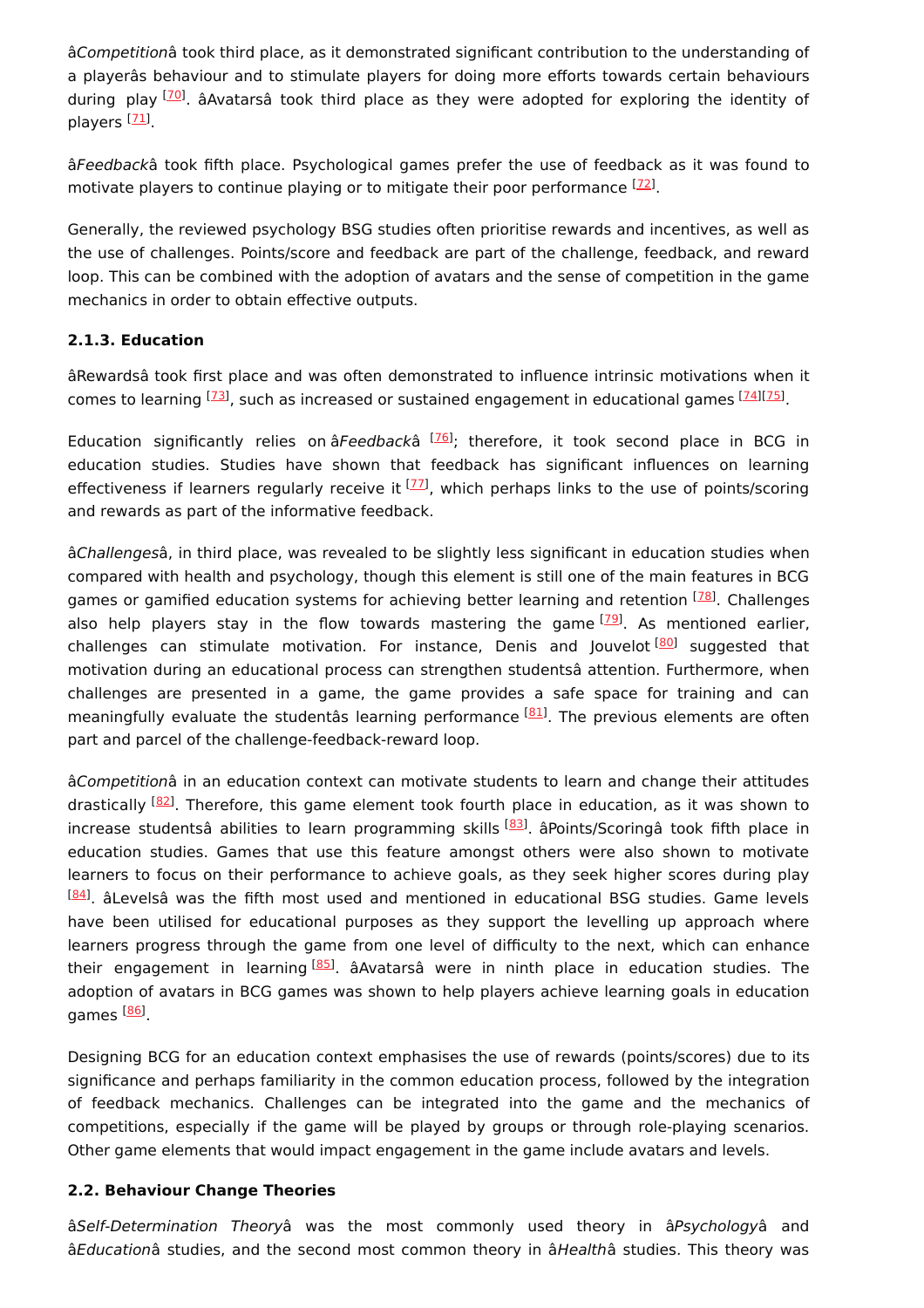adopted to develop games with aspects that are used to respond to the motivational factors related to autonomy, relatedness, and competence  $^{[87]}$  $^{[87]}$  $^{[87]}$ . It has been adopted for health games to provide and improve wellbeing services <sup>[[88](#page-10-13)]</sup>. This theory has also been adopted in many education games, for instance in games that help students practice music education<sup>[\[80](#page-10-5)]</sup>, promotes studentsâ motivation, engagement, and problem solving competencies [[89](#page-10-14)], and its efficiency in motivating students through the social adaptive e-learning was proved [[90](#page-10-15)].

âSocial Cognitive Theoryâ was the most commonly adopted theory in âHealthâ studies, and the third in âPsychologyâ and âEducationâ studies. Integrating this theory with health serious games has demonstrated game design that has an impact in directing and guiding healthy behaviours  $^{[91]}$  $^{[91]}$  $^{[91]}$ . In psychology studies, it has been adopted to explore the video gamesâ effect on players  $^{[92]}$  $^{[92]}$  $^{[92]}$ . Education integrated with entertainment aspects was introduced by digital games through the adoption of social cognitive theory in the game design phases  $\frac{[93]}{]}$  $\frac{[93]}{]}$  $\frac{[93]}{]}$ .

âTheory of Planned Behaviourâ was the third most adopted theory in âHealthâ studies, and the second in âPsychologyâ and âEducationâ studies. In health studies, it helps to inform game design that influences positive healthy behaviours, and has also been used to help predict healthy behaviours that can be achieved through games [[36](#page-7-13)]. The theory allows the exploration of peopleâs intentions to play online games [\[38](#page-7-15)]. It has contributed to education studies, as a game informed by this theory has been shown to stimulate children to use exergames for learning physical lessons <sup>[<u>[94](#page-11-0)</u>]</sup>.

âFlow Theoryâ was the third most frequently adopted theory in âHealthâ and âPsychologyâ studies. Flow theory can be used to design serious games able to help treat cognitive disorders in the elderly <sup>[<u>95</u>]</sup>. It has also led psychological games to investigate the effects of gamification [\[96](#page-11-2)].

âTheory of Funâ was the fourth most frequently mentioned and adopted theory in âEducationâ studies; however, it did not appear in âHealthâ or âPsychologyâ studies. This theory has contributed to the design of games for education purposes <sup>[\[97](#page-11-3)]</sup>.

âMotivational Theoryâ was ranked fourth in âHealthâ studies, fifth in âPsychologyâ, and third in âEducationâ studies. It was adopted to improve the travel behaviour change <sup>[\[98](#page-11-4)]</sup>. It was also part of designing gamified systems for health and wellbeing purposes [[80](#page-10-5)]. Moreover, it was integrated into games that helped to practice music for students [\[80](#page-10-5)].

âSelf-Participation Theoryâ was ranked fourth in âHealthâ studies and third in âPsychologyâ studies. It was used to explore playersâ attitudes towards using wheelchairs as part of health game applications<sup>[[99\]](#page-11-5)</sup>. Moreover, it was adopted to change behaviours by promoting pro-environmental behaviours [[100](#page-11-6)]

#### **References**

- <span id="page-5-0"></span>1. Fotaris, P.; Mastoras, T. Escape rooms for learning: A systematic review. In Proceedings of the 13th European Conference on Games Based Learning, ECGBL 2019, Odense, Denmark, 3â4 October 2019; Elbaek, L., Majgaard, G., Valente, A., Khalid, S., Eds.; Academic Conferences and Publishing International Limited: Reading, UK, 2019.
- <span id="page-5-1"></span>2. Payne, H.E.; Moxley, V.B.; MacDonald, E. Health behavior theory in physical activity game apps: A content analysis. JMIR Serious Games 2015, 3, e4.
- <span id="page-5-2"></span>3. Boyle, E.; Connolly, T.M.; Hainey, T. The role of psychology in understanding the impact of computer games. Entertain. Comput. 2011, 2, 69â74.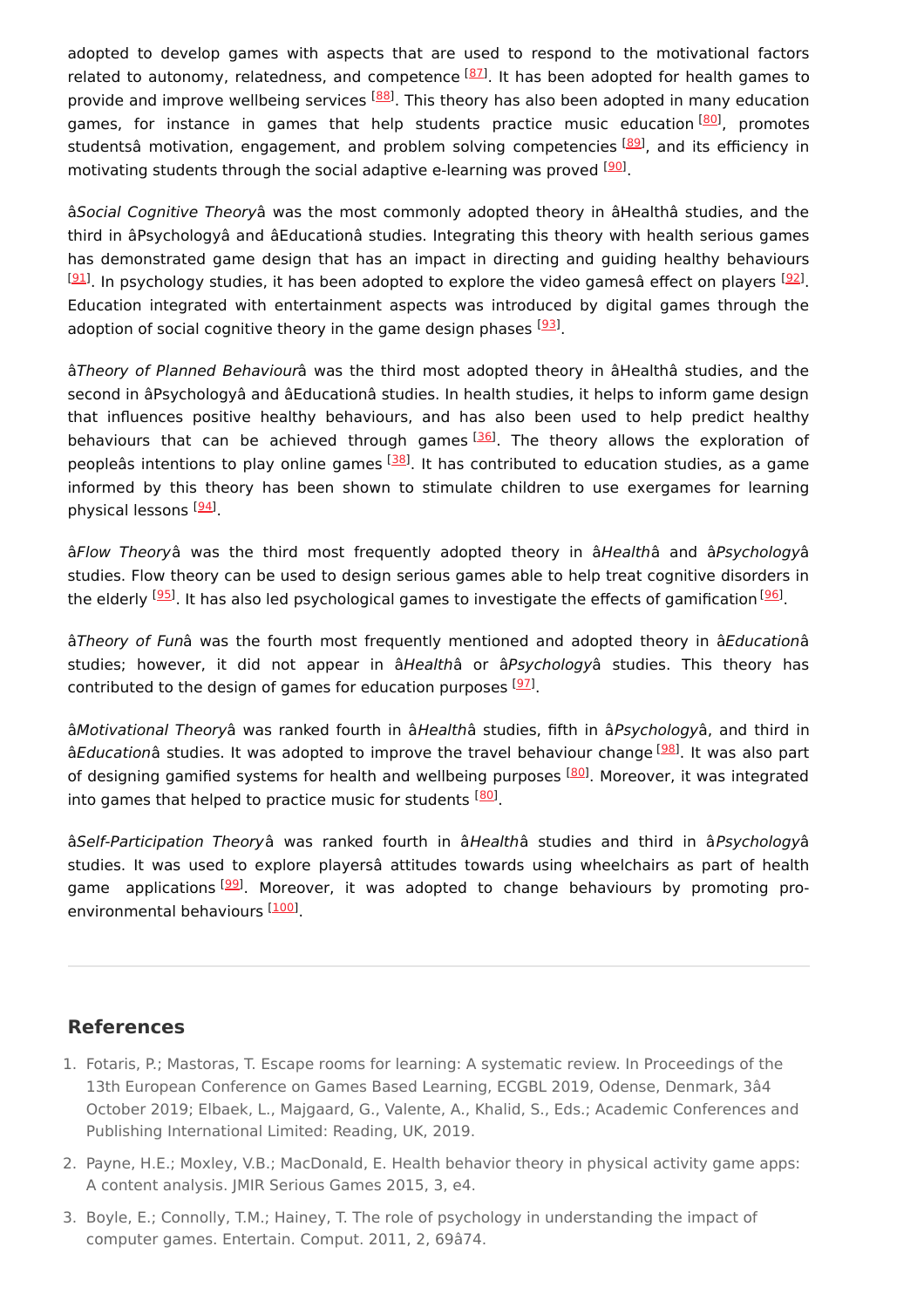- <span id="page-6-0"></span>4. Boomsma, C.; Hafner, R.; Pahl, S.; Jones, R.V.; Fuertes, A. Should we play games where energy is concerned? Perceptions of serious gaming as a technology to motivate energy behaviour change among social housing residents. Sustainability 2018, 10, 1729.
- <span id="page-6-1"></span>5. Baranowski, T.; Buday, R.; Thompson, D.I.; Baranowski, J. Playing for real: Video games and stories for health-related behavior change. Am. J. Prev. Med. 2008, 34, 74â82.
- <span id="page-6-2"></span>6. King, D.; Greaves, F.; Exeter, C.; Darzi, A. âGamificationâ: Influencing health behaviours with games. J. R. Soc. Med. 2013, 106, 76â78.
- <span id="page-6-3"></span>7. Chow, C.Y.; Riantiningtyas, R.R.; Kanstrup, M.B.; Papavasileiou, M.; Liem, G.D.; Olsen, A. Can games change childrenâs eating behaviour? A review of gamification and serious games. Food Qual. Prefer. 2020, 80, 103823.
- <span id="page-6-4"></span>8. Bergeron, B. Developing Serious Games (Game Development Series); Charles River Media Inc.: Newton, MA, USA, 2006.
- <span id="page-6-5"></span>9. Kinross, J.M. Precision gaming for health: Computer games as digital medicine. Methods 2018, 151, 28â33.
- <span id="page-6-6"></span>10. Graafland, M.; Schraagen, J.M.; Schijven, M.P. Systematic review of serious games for medical education and surgical skills training. Br. J. Surg. 2012, 99, 1322â1330.
- <span id="page-6-7"></span>11. Susi, T.; Johannesson, M.; Backlund, P. Serious Games: An Overview; Tehnical Report; School of Humanities and Informatics, University of SkA¶vde: Skövde, Sweden, 2007.
- <span id="page-6-8"></span>12. Djaouti, D.; Alvarez, J.; Jessel, J.-P. Classifying serious games: The G/P/S model. In Handbook of Research on Improving Learning and Motivation through Educational Games: Multidisciplinary Approaches; IGI Global: Hershey, PA, USA, 2011; pp. 118â136.
- <span id="page-6-9"></span>13. Currier, J. Gamification: Game Mechanics is the New Marketing. Available online: https://blog.oogalabs.com/2008/11/05/gamification-game-mechanics-is-the-new-marketing/ (accessed on 14 March 2021).
- <span id="page-6-10"></span>14. Dignan, A. Game Frame: Using Games as a Strategy for Success; Free Press: New York, NY, USA, 2011.
- <span id="page-6-11"></span>15. Ferrara, J. Playful Design: Creating Game Experiences in Everyday Interfaces; Rosenfeld Media: Brooklyn, NY, USA, 2012.
- <span id="page-6-12"></span>16. Grace, M.V.; Hall, J. Projecting Surveillance Entertainment; ETech: San Diego, CA, USA, 2008.
- <span id="page-6-13"></span>17. McDonald, M.; Musson, R.; Smith, R. Using productivity games to prevent defects. In The Practical Guide to Defect Prevention; Microsoft Press: Redmond, OR, USA, 2008; Volume 7.
- <span id="page-6-14"></span>18. Takahashi, D. Funwareâs Threat to the Traditional Video Game Industry. In Proceedings of the 2nd Annual GamesBeat and Facebook Gaming Summit and GamesBeat: Into the Metaverse 2, 9 May 2008; Available online: http://goo.gl/O9lSq (accessed on 14 March 2021).
- <span id="page-6-15"></span>19. Kappen, D.L.; Nacke, L.E. The kaleidoscope of effective gamification: Deconstructing gamification in business applications. In Proceedings of the First International Conference on Gameful Design, Research, and Applications, Toronto, ON, Canada, 2â4 October 2013; Association for Computing Machinery: New York, NY, USA, 2013; pp. 119â122.
- <span id="page-6-16"></span>20. Helgason, D. 2010 Trends. Available online: https://blogs.unity3d.com/2010/01/14/2010-trends/ (accessed on 14 March 2021).
- <span id="page-6-17"></span>21. Lam, Y.W.; Hew, K.F.; Chiu, K.F. Improving argumentative writing: Effects of a blended learning approach and gamification. Lang. Learn. Technol. 2018, 22, 97â118.
- <span id="page-6-18"></span>22. Raybourn, E.M.; Bos, N. Design and evaluation challenges of serious games. In Proceedings of the CHIâ05 Extended Abstracts on Human Factors in Computing Systems, Portland, OR, USA, 2â7 April 2005; Association for Computing Machinery: New York, NY, USA, 2005; pp. 2049â2050.
- 23. Pappas, C. Gamification and Serious Games: Differences and Benefits eLearning Pros Need to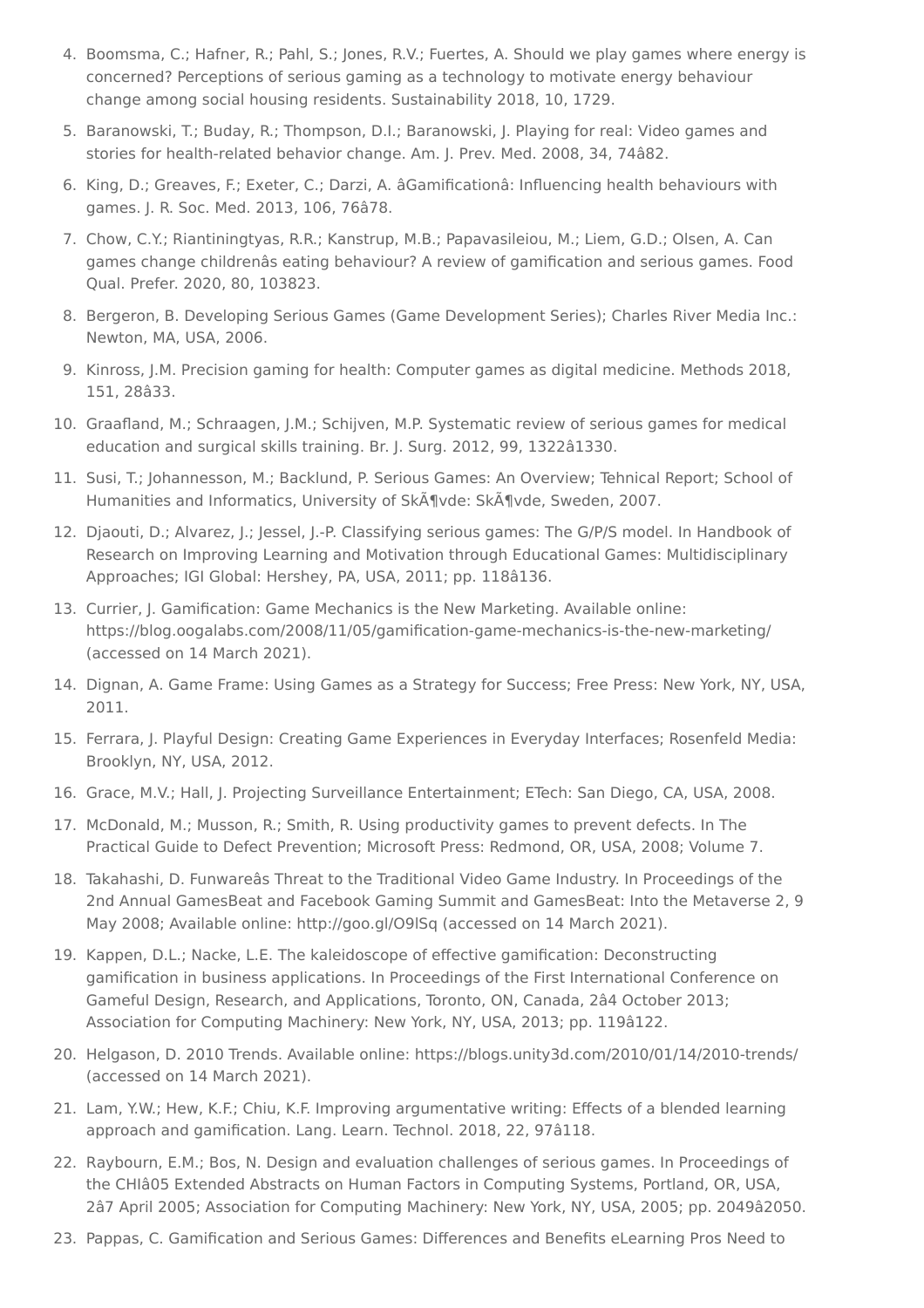<span id="page-7-0"></span>Know. Available online: https://elearningindustry.com/gamification-serious-games-differencesbenefits-elearning-pros-need-know (accessed on 15 March 2021).

- <span id="page-7-1"></span>24. Landers, R.N. Developing a theory of gamified learning: Linking serious games and gamification of learning. Simul. Gaming 2014, 45, 752â768.
- <span id="page-7-2"></span>25. Wright, W.; Bogost, I. Persuasive Games: The Expressive Power of Videogames; MIT Press: Cambridge, MA, USA, 2007.
- <span id="page-7-3"></span>26. Fogg, B.J. Persuasive technology: Using computers to change what we think and do. In Ubiquity; Association for Computing Machinery: New York, NY, USA, 2002; Volume 2002, p. 5.
- <span id="page-7-4"></span>27. Khaled, R.; Barr, P.; Fischer, R.; Noble, J.; Biddle, R. Factoring culture into the design of a persuasive game. In Proceedings of the 18th Australia Conference on Computer-Human Interaction: Design: Activities, Artefacts and Environments, Sydney, Australia, 20â24 November 2006; Association for Computing Machinery: New York, NY, USA, 2006; pp. 213â220.
- <span id="page-7-5"></span>28. Werbach, K.; Hunter, D. For the Win: How Game Thinking Can Revolutionize Your Business; Wharton Digital Press: Upper Saddle River, NJ, USA, 2012.
- <span id="page-7-6"></span>29. Bharathi, A.K.B.G.; Singh, A.; Tucker, C.S.; Nembhard, H.B. Knowledge discovery of game design features by mining user-generated feedback. Comput. Hum. Behav. 2016, 60, 361â371.
- <span id="page-7-7"></span>30. Arnab, S.; Lim, T.; Carvalho, M.B.; Bellotti, F.; De Freitas, S.; Louchart, S.; Suttie, N.; Berta, R.; De Gloria, A. Mapping learning and game mechanics for serious games analysis. Br. J. Educ. Technol. 2014, 46, 391â411.
- <span id="page-7-8"></span>31. Deterding, S.; Dixon, D.; Khaled, R.; Nacke, L. From game design elements to gamefulness: Defining gamification. In Proceedings of the 15th International Academic MindTrek Conference: Envisioning Future Media Environments, Tampere, Finland, 28â30 September 2011; Association for Computing Machinery: New York, NY, USA, 2011; pp. 9â15.
- <span id="page-7-9"></span>32. Khaled, R.; Barr, P.; Biddle, R.; Fischer, R.; Noble, J. Game design strategies for collectivist persuasion. In Proceedings of the 2009 ACM SIGGRAPH Symposium on Video Games, New Orleans, LA, USA, 4â6 August 2009; Association for Computing Machinery: New York, NY, USA, 2009; pp. 31â38.
- <span id="page-7-10"></span>33. Campbell, T.; Ngo, B.; Fogarty, J. Game design principles in everyday fitness applications. In Proceedings of the 2008 ACM Conference on Computer Supported Cooperative Work, San Diego, CA, USA, 8â12 December 2008; Association for Computing Machinery: New York, NY, USA, 2008; pp. 249â252.
- <span id="page-7-11"></span>34. Milne, S.; Orbell, S.; Sheeran, P. Combining motivational and volitional interventions to promote exercise participation: Protection motivation theory and implementation intentions. Br. J. Health Psychol. 2002, 7, 163â184.
- <span id="page-7-12"></span>35. Thompson, D.; Baranowski, J.; Cullen, K.; Baranowski, T. Development of a theory-based internet program promoting maintenance of diet and physical activity change to 8-year-old African American girls. Comput. Educ. 2007, 48, 446â459.
- <span id="page-7-13"></span>36. Armitage, C.J.; Conner, M. Efficacy of the theory of planned behaviour: A meta-analytic review. Br. J. Soc. Psychol. 2001, 40, 471â499.
- <span id="page-7-14"></span>37. Ajzen, I. The theory of planned behaviour: Reactions and reflections. Psychol. Health 2011, 26, 1113â1127.
- <span id="page-7-15"></span>38. Lee, M.-C. Understanding the behavioural intention to play online games: An extension of the theory of planned behaviour. Online Inf. Rev. 2009, 33, 849â872.
- <span id="page-7-16"></span>39. Kraut, R.; Maher, M.L.; Olson, J.; Malone, T.W.; Pirolli, P.; Thomas, J.C. Scientific Foundations: A Case for Technology-Mediated Social- Participation Theory. Computer 2010, 43, 22â28.
- <span id="page-7-17"></span>40. Csikszentmihalyi, M.; Csikszentmihalyi, I. Beyond Boredom and Anxiety; Jossey-Bass: San Francisco, CA, USA, 1975; Volume 721.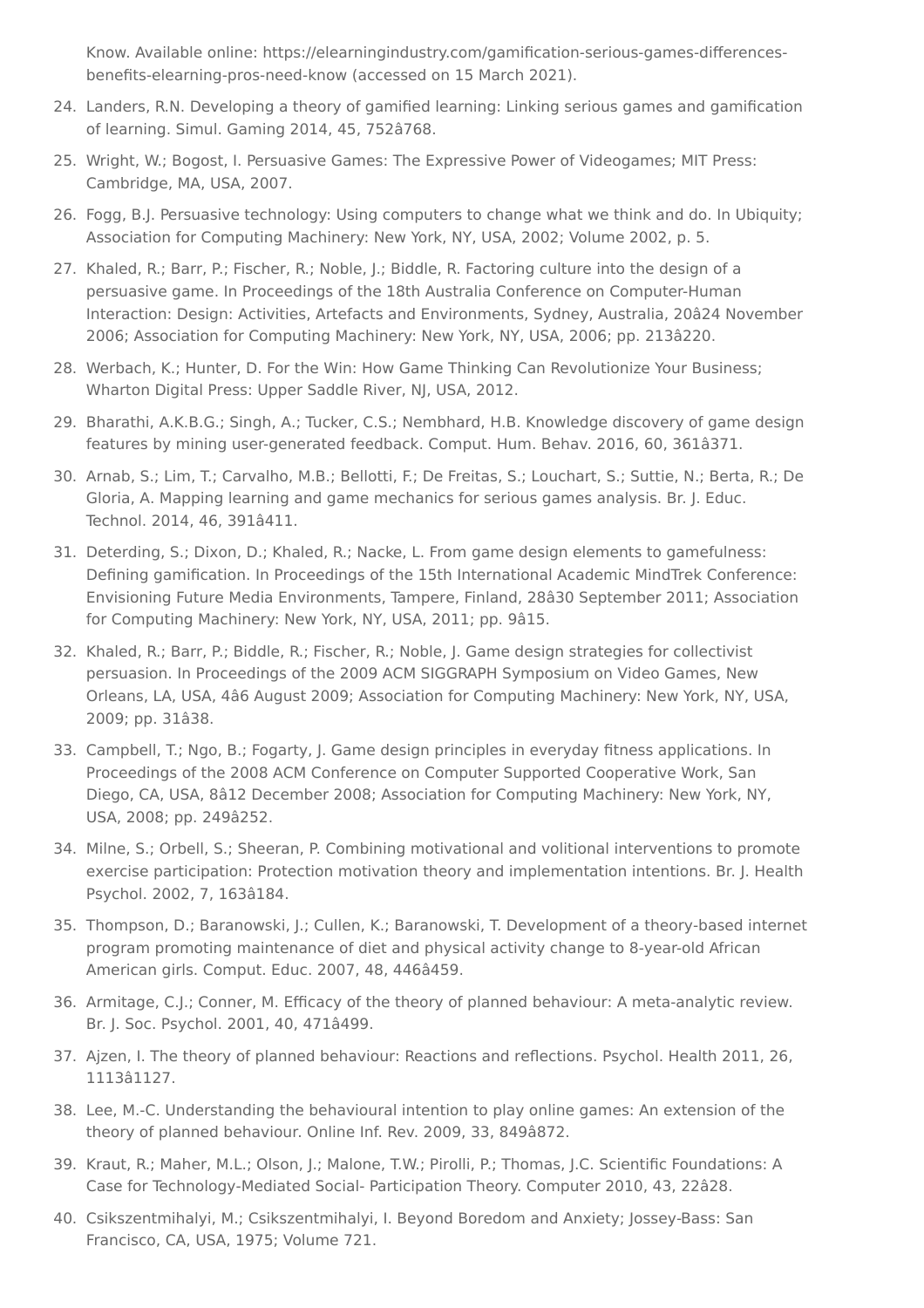- <span id="page-8-0"></span>41. Chen, J. Flow in games (and everything else). Commun. ACM 2007, 50, 31â34.
- <span id="page-8-1"></span>42. Csikszentmihalyi, M. Flow. The Psychology of Optimal Experience; Harper & Row: New York, NY, USA, 1990.
- <span id="page-8-2"></span>43. Qian, M.; Clark, K.R. Game-based Learning and 21st century skills: A review of recent research. Comput. Hum. Behav. 2016, 63, 50â58.
- <span id="page-8-3"></span>44. Bhattacharya, A.; Kolovson, S.; Sung, Y.-C.; Eacker, M.; Chen, M.; Munson, S.A.; Kientz, J.A. Understanding pivotal experiences in behavior change for the design of technologies for personal wellbeing. J. Biomed. Inform. 2018, 79, 129â142.
- <span id="page-8-4"></span>45. Rose, K.; Koenig, M.; Wiesbauer, F. Evaluating success for behavioral change in diabetes via mHealth and gamification: MySugrâs keys to retention and patient engagement. Diabetes Technol. Ther. 2013, 15, A114.
- <span id="page-8-5"></span>46. Chittaro, L. and R. Sioni. Turning the classic snake mobile game into a locationâbased exergame that encourages walking. In Persuasive Technology. Design for Health and Safety; Bang, M., Ragnemalm, E.L., Eds.; Springer: Berlin/Heidelberg, Germany, 2012; Volume 7284.
- <span id="page-8-6"></span>47. Park, H.J.; Bae, J.H. Study and research of gamification design. Int. J. Softw. Eng. 2014, 8, 19â28.
- <span id="page-8-7"></span>48. Pesare, E.; Roselli, T.; Corriero, N.; Rossano, V. Game-based learning and Gamification to promote engagement and motivation in medical learning contexts. Smart Learn. Environ. 2016, 3, 6.
- <span id="page-8-8"></span>49. Cain, J.; Piascik, P. Are serious games a good strategy for pharmacy education? Am. J. Pharm. Educ. 2015, 79, 47.
- <span id="page-8-9"></span>50. Kayali, F.; Peters, K.; Kuczwara, J.; Reithofer, A.; Martinek, D.; Wölfle, R.; Mateus-Berr, R.; Lehner, Z.; Silbernagl, M.; Sprung, M.; et al. Participatory Game Design for the INTERACCT Serious Game for Health. In Serious Games; G $\tilde{A}$ ¶bel, S., Ma, M., Baalsrud Hauge, J., Oliveira, M., Wiemeyer, J., Wendel, V., Eds.; Springer: Cham, Switzwerland, 2015; pp. 13â25.
- <span id="page-8-10"></span>51. Rath, J.M.; Williams, V.; Rubenstein, R.; Smith, L.; Vallone, D. Assessing the impact of an interactive mobile game on tobacco-related attitudes and beliefs: The truth campaignâs âflavor monstersâ. Games Health J. 2015, 4, 480â487.
- <span id="page-8-11"></span>52. Rani, P.; Sarkar, N.; Liu, C. Maintaining optimal challenge in computer games through real-time physiological feedback. In Proceedings of the 11th International Conference on Human Computer Interaction, Las Vegas, NV, USA, 22â27 July 2005.
- <span id="page-8-12"></span>53. Comello, M.L.G.; Qian, X.; Deal, A.M.; Ribisl, K.M.; A Linnan, L.; Tate, D.F. Impact of Game-Inspired Infographics on User Engagement and Information Processing in an eHealth Program. J. Med. Internet Res. 2016, 18, e237.
- <span id="page-8-13"></span>54. Khalifa, A.; Perez-Liebana, D.; Lucas, S.M.; Togelius, J. General video game level generation. In Proceedings of the Genetic and Evolutionary Computation Conference 2016, Denver, CO, USA, 20â24 July 2016.
- <span id="page-8-14"></span>55. Li, T.M.; Chau, M.; Wong, P.W.; Lai, E.S.; Yip, P.S.; Black, E.; Lyons, E. Evaluation of a web-based social network electronic game in enhancing mental health literacy for young people. J. Med Internet Res. 2013, 15, e80.
- <span id="page-8-15"></span>56. Vorderer, P.; Hartmann, T.; Klimmt, C. Explaining the enjoyment of playing video games: The role of competition. In Proceedings of the Second International Conference on Entertainment Computing, Pittsburgh, PA, USA, 8â10 May 2003; Carnegie Mellon University: Pittsburgh, PA, USA; ACM: Pittsburgh, PA, USA, 2003.
- <span id="page-8-16"></span>57. Lin, J.J.; Mamykina, L.; Lindtner, S.; Delajoux, G.; Strub, H.B. FishânâSteps: Encouraging physical activity with an interactive computer game. In International conference on ubiquitous computing. In UbiComp 2006: Ubiquitous Computing; Dourish, P., Friday, A., Eds.; Springer: Berlin/Heidelberg, Germany, 2006; Volume 4206.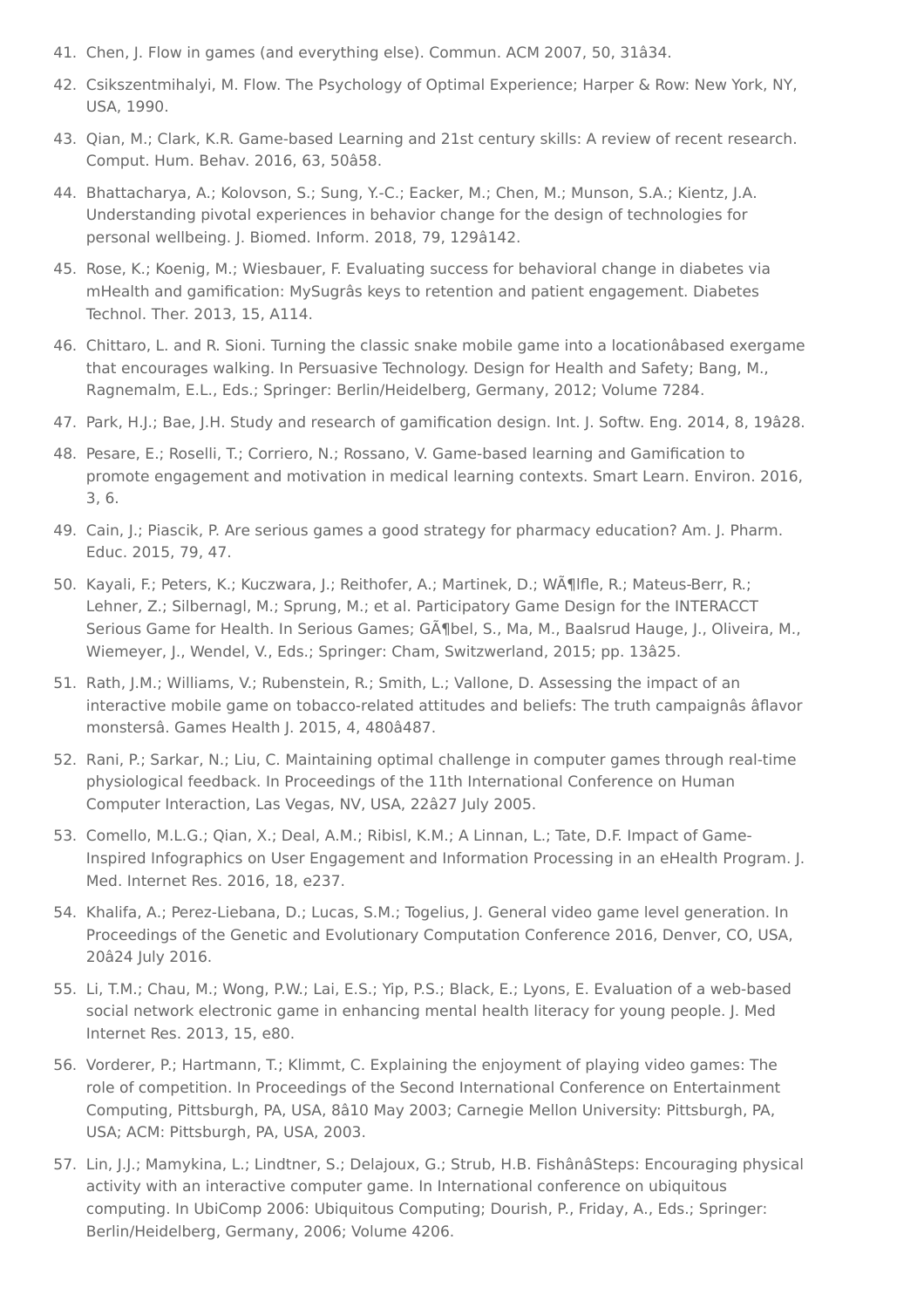- <span id="page-9-0"></span>58. Lim, S.; Reeves, B. Computer agents versus avatars: Responses to interactive game characters controlled by a computer or other player. Int. J. Human-Computer Stud. 2010, 68, 57â68.
- <span id="page-9-1"></span>59. Perski, O.; Blandford, A.; West, R.; Michie, S. Conceptualising engagement with digital behaviour change interventions: A systematic review using principles from critical interpretive synthesis. Transl. Behav. Med. 2016, 7, 254â267.
- <span id="page-9-2"></span>60. Hswen, Y.; Murti, V.; Vormawor, A.A.; Bhattacharjee, R.; Naslund, J.A. Virtual avatars, gaming, and social media: Designing a mobile health app to help children choose healthier food options. J. Mob. Technol. Med. 2013, 2, 8â14.
- <span id="page-9-3"></span>61. Wang, H.; Sun, C.-T. Game reward systems: Gaming experiences and social meanings. In Proceedings of the DiGRA Conference, Hilversum, The Netherlands, 14â17 September 2011.
- <span id="page-9-4"></span>62. Sudarmilah, E.; Susanto, A.; Ferdiana, R.; Ramhdani, N. Developing a game for preschoolers: What character, emotion and reward will tend to hack preschoolers? In Proceedings of the 2015 International Conference on Data and Software Engineering (ICoDSE), Yogyakarta, Indonesia, 25â26 November 2015.
- <span id="page-9-5"></span>63. Mekler, E.D.; Bruhmann, F.; Opwis, K.; Tuch, A.N. Do points, levels and leaderboards harm intrinsic motivation?: An empirical analysis of common gamification elements. In Proceedings of the First International Conference on Gameful Design, Research, and Applications, Toronto, ON, Canada, 2â4 October 2013; ACM: Toronto, ON, Canada, 2013.
- <span id="page-9-6"></span>64. Deterding, S.; Sicart, M.; Nacke, L.; OâHara, K.; Dixon, D. Gamification. using game-design elements in non-gaming contexts. In Proceedings of the CHIâ11 Extended Abstracts on Human Factors in Computing Systems, Vancouver, BC, Canada, 7â12 May 2011; ACM: Vancouver, BC, Canada, 2011.
- <span id="page-9-7"></span>65. Chittaro, L.; Buttussi, F. Exploring the use of arcade game elements for attitude change: Two studies in the aviation safety domain. Int. J. Hum. Comput. Stud. 2018, 127, 112â123.
- <span id="page-9-8"></span>66. Iten, G.H.; Bopp, J.A.; Steiner, C.; Opwis, K.; Mekler, E. Does a prosocial decision in video games lead to increased prosocial real-life behavior? The impact of reward and reasoning. Comput. Hum. Behav. 2018, 89, 163â172.
- <span id="page-9-9"></span>67. Vallim, R.M.; Filho, J.A.A.; de Mello, R.F.; de Carvalho, A.C. Online behavior change detection in computer games. Expert Syst. Appl. 2013, 40, 6258â6265.
- <span id="page-9-10"></span>68. Schoech, D.; Boyas, J.F.; Black, B.M.; Elias-Lambert, N. Gamification for behavior change: Lessons from developing a social, multiuser, web-tablet based prevention game for youths. J. Technol. Hum. Serv. 2013, 31, 197â217.
- <span id="page-9-11"></span>69. Burton, D.; OâConnell, K.; Gillham, A.D.; Hammermeister, J. More Cheers and Fewer Tears: Examining the Impact of Competitive Engineering on Scoring and Attrition in Youth Flag Football. Int. J. Sports Sci. Coach. 2011, 6, 219â228.
- <span id="page-9-12"></span>70. Liu, D.; Li, X.; Santhanam, R. Digital games and beyond: What happens when players compete? MIS Q. 2013, 37, 111â124.
- <span id="page-9-13"></span>71. BessiA re, K.; Seay, A.F.; Kiesler, S. The Ideal Elf: Identity Exploration in World of Warcraft. CyberPsychol. Behav. 2007, 10, 530â535.
- <span id="page-9-14"></span>72. Burgers, C.; Eden, A.; van Engelenburg, M.D.; Buningh, S. How feedback boosts motivation and play in a brain-training game. Comput. Hum. Behav. 2015, 48, 94â103.
- <span id="page-9-15"></span>73. Magerko, B.; Heeter, C.; Fitzgerald, J.; Medler, B. Intelligent adaptation of digital game-based learning. In Proceedings of the 2008 Conference on Future Play: Research, Play, Share, Toronto, ON, Canada, 3â5 November 2008; ACM: New York, NY, USA, 2008.
- <span id="page-9-16"></span>74. Filsecker, M.; Hickey, D.T. A multilevel analysis of the effects of external rewards on elementary studentsâ motivation, engagement and learning in an educational game. Comput. Educ. 2014, 75, 136â148.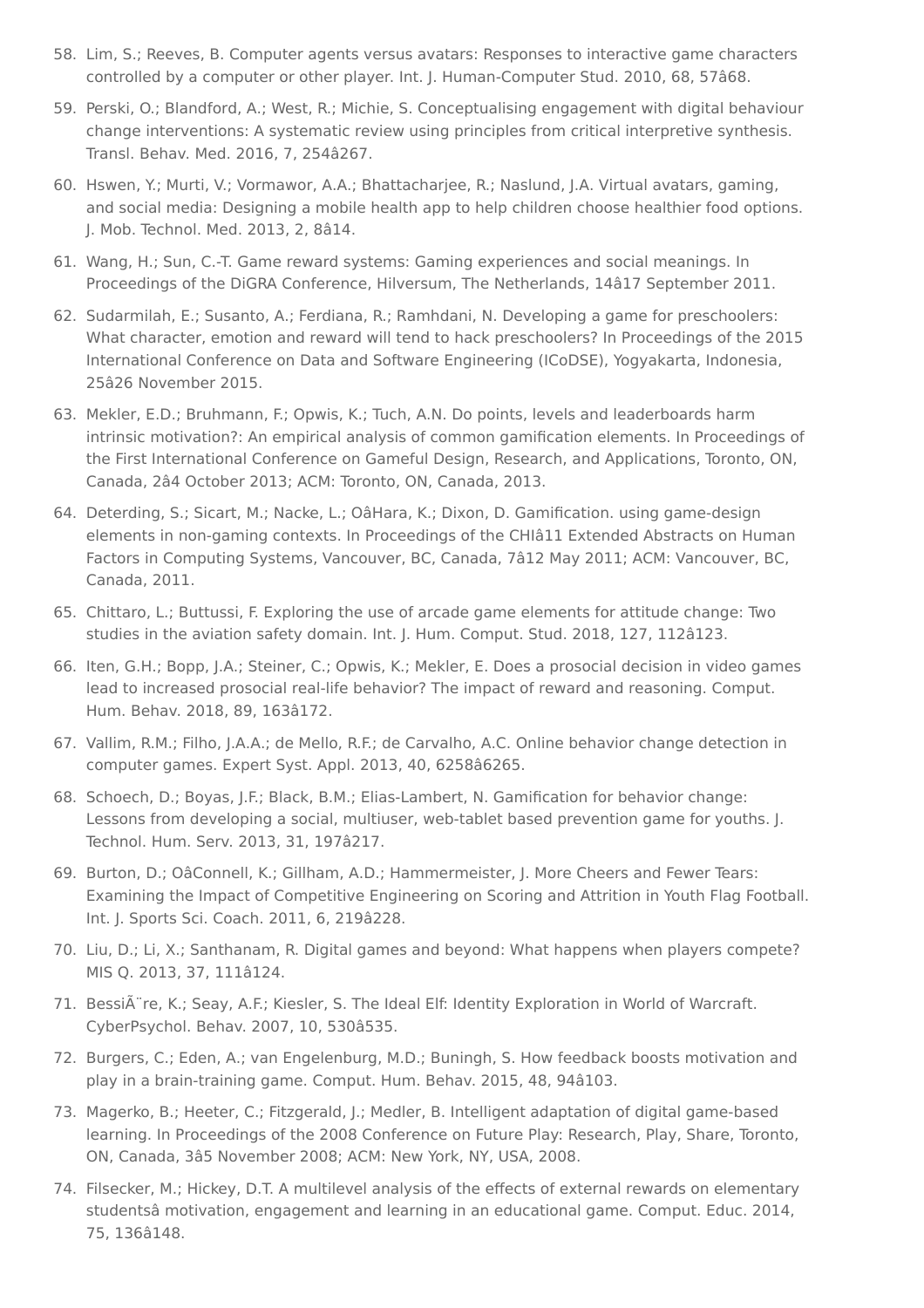- <span id="page-10-0"></span>75. Richter, G.; Raban, D.R.; Rafaeli, S. Studying gamification: The effect of rewards and incentives on motivation. In Gamification in Education and Business; Springer: Cham, Switzerland, 2015; pp. 21â46.
- <span id="page-10-1"></span>76. Squire, K. Video games in education. Int. J. Intell. Games Simul. 2003, 2, 49â62.
- <span id="page-10-2"></span>77. Papastergiou, M. Exploring the potential of computer and video games for health and physical education: A literature review. Comput. Educ. 2009, 53, 603â622.
- <span id="page-10-3"></span>78. Kapp, K.M. The Gamification of Learning and Instruction: Game-Based Methods and Strategies for Training and Education; John Wiley and Sons: Hoboken, NJ, USA, 2012.
- <span id="page-10-4"></span>79. Boyan, A.; Sherry, J.L. The challenge in creating games for education: Aligning mental models with game models. Child Dev. Perspect. 2011, 5, 82â87.
- <span id="page-10-5"></span>80. Denis, G.; Jouvelot, P. Motivation-driven educational game design: Applying best practices to music education. In Proceedings of the 2005 ACM SIGCHI International Conference on Advances in Computer Entertainment Technology, Valencia, Spain, 15â18 June 2005; ACM: New York, NY, USA, 2005.
- <span id="page-10-6"></span>81. Lin, K.-Y.; Son, J.W.; Rojas, E.M.J. A pilot study of a 3D game environment for construction safety education. J. Inf. Technol. Constr. 2011, 16, 69â84.
- <span id="page-10-7"></span>82. Schuman, H.; Johnson, M.P. Attitudes and behavior. Ann. Rev. Sociol. 1976, 2, 161â207.
- <span id="page-10-8"></span>83. Moreno, J. Digital competition game to improve programming skills. J. Educ. Technol. Soc. 2012, 15, 288â297.
- <span id="page-10-9"></span>84. Erhel, S.; Jamet, E. Digital game-based learning: Impact of instructions and feedback on motivation and learning effectiveness. Comput. Educ. 2013, 67, 156â167.
- <span id="page-10-10"></span>85. Ronimus, M.; Kujala, J.; Tolvanen, A.; Lyytinen, K. Childrenâs engagement during digital gamebased learning of reading: The effects of time, rewards, and challenge. Comput. Educ. 2014, 71, 237â246.
- <span id="page-10-11"></span>86. Falloon, G. Using avatars and virtual environments in learning: What do they have to offer? Br. J. Educ. Technol. 2010, 41, 108â122.
- <span id="page-10-12"></span>87. Thompson, D.; Baranowski, T.; Buday, R.; Baranowski, J.; Thompson, V.; Jago, R.; Griffith, M.J. Serious video games for health: How behavioral science guided the development of a serious video game. Simul. Gaming 2008, 41, 587â606.
- <span id="page-10-13"></span>88. Cheek, C.; Fleming, T.; Lucassen, M.F.; Bridgman, H.; Stasiak, K.; Shepherd, M.; Orpin, P. Integrating Health Behavior Theory and Design Elements in Serious Games. JMIR Ment. Health 2015, 2, e11.
- <span id="page-10-14"></span>89. Eseryel, D.; Law, V.; Ifenthaler, D.; Ge, X.; Miller, R. An investigation of the interrelationships between motivation, engagement, and complex problem solving in game-based learning. J. Educ. Technol. Soc. 2014, 17, 42â53.
- <span id="page-10-15"></span>90. Shi, L.; Cristea, A.I. Motivational gamification strategies rooted in self-determination theory for social adaptive e-learning. In Intelligent Tutoring Systems; Micarelli, A., Stamper, J., Panourgia, K., Eds.; Springer: Cham, Switzerland, 2016.
- <span id="page-10-16"></span>91. Buckley, K.E.; Anderson, C.A. A theoretical model of the effects and consequences of playing video games. In Playing Video Games: Motives, Responses, Consequences; Vorderer, P., Bryant, J., Eds.; Taylor & Francis Group: London, UK, 2006; pp. 363â378.
- <span id="page-10-17"></span>92. Wang, H.; Singhal, A. Entertainment-Education through digital games. In Serious Games; Taylor & Francis Group: London, UK, 2009; pp. 271â292.
- <span id="page-10-18"></span>93. Lwin, M.O.; Malik, S. The efficacy of exergames-incorporated physical education lessons in influencing drivers of physical activity: A comparison of children and pre-adolescents. Psychol. Sport Exerc. 2012, 13, 756â760.